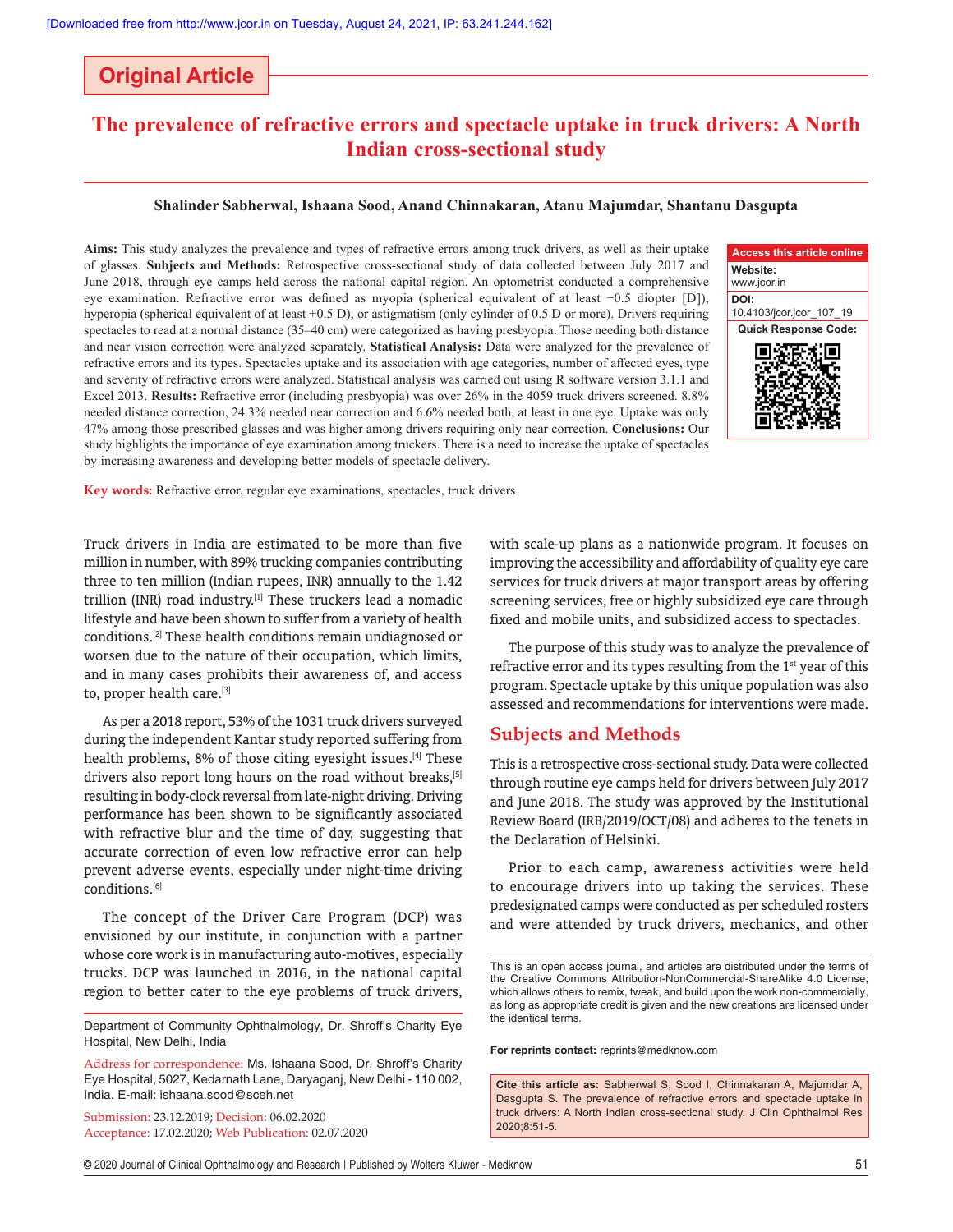helpers. As per program policy, no one can be turned away from utilizing offered services. However, for the purpose of this study, only data belonging to the drivers who were screened in the camp during the study was included.

The eye examination comprised a complete optometry workup including vision, refraction, and slit‑lamp examination. An optometrist, who also performed the comprehensive eye screening, performed refraction. Spectacles were available at subsidized rates, for those who were diagnosed with refractive errors. For spectacles that needed customization, details of the drivers were noted, an initial booking amount was taken, and the spectacles were delivered at a later date to fleet owners where the camps were conducted for pick up by the drivers.

For the purpose of prescribing glasses, refractive error was defined as myopia with a spherical equivalent of at least  $-0.5$ Diopter (D), hyperopia of  $+0.5D$ , and astigmatism as a cylinder of 0.5D or more.[7]

Spherical equivalent

$$
= Spherical correction + \frac{Cylindrical correction}{2}
$$

Drivers requiring glasses for reading at a normal distance of 35–40 cm were categorized as those with near vision problems. Drivers affected by distance vision problems were categorized as suffering from either myopia or hyperopia with or without astigmatism. Those needing both distance and near vision correction were analyzed as a separate category.

The cutoffs used for myopia and hyperopia were more than, or equal to, 0.5 D and more than, or equal to, 0.75 D for astigmatism. Myopia of <3 D was labeled as mild, from 3 D up to 6 D as moderate, and more than 6 D as high myopia.<sup>[8]</sup> Hyperopia of <2 D was labeled as mild, from 2 D up to 5 D as moderate, and more than 5 D as high.[9]

The proportion of drivers suffering from the refractive errors and their appropriate classifications was analyzed, as was the proportion of drivers who decided to uptake glasses by purchasing. Logistic regression was applied to check the association between the uptake of glasses with an optimum combination of covariates, including age categories, number of affected eyes, presence of astigmatism, and presence of hyperopia. Statistical analysis was carried out using R software version 3.1.1 and Excel 2013 (Vienna, Austria).

### **Results**

A total of 4059 truck drivers were examined in the camps, with the help of a mobile van, during the study. Most of the drivers belonged to the age group of 20–50 years, with the maximum, (1622, 40%) in the 20–30 years of age group. The mean age of the truck drivers in our study was  $34 \pm 10$ , with the median age being 32 years and the range 17–74 years.

Of the 4059 truck drivers who were examined for distance and near vision problems, 356 (8.8%, 95% confidence interval [CI]: 7.9%–9.6%) needed distance vision correction with or without near correction, 986 (24.3%, 95% CI: 22.9%–25.6%) needed near vision correction with or without distance correction and 270 (6.7%, 95% CI: 5.9%–7.4%) needed both, at least in one eye. The proportion of truck drivers with imperfect visual acuity (distance or near or both) was estimated to be around 26.4% (1072/4059, 95% CI: 25.1%–27.8%).

The prevalence of different types of distance vision problems and all their possible combinations with near vision problems are given in Table 1. The prevalence of myopia was 2.0% (82/4059, 95% CI: 1.6%–2.5%), hyperopia was 4.5% (182/4059 95% CI: 3.9%–5.1%) and astigmatism was 4.4% (180/4059, 95% CI: 3.8%–5.1%). The risk of myopia, hyperopia, astigmatism, and presbyopia increased with age [Figure 1]. Post 40 years, 3.7% of the truck drivers had myopia (95% CI: 2.6%–4.8%); 12.9% had hyperopia (95% CI: 11.1%–14.8%); 9.8% had astigmatism (95% CI: 8.1%–11.4%); 64.8% had presbyopia (95% CI: 62.2%–67.5%); and 65.9% of the truck drivers had at least one refractive error (63.2%–68.6%). Chi‑square tests confirm that the prevalence of refractive error significantly varied over different age‑classes of the truck drivers (*P* < 0.001 for each type of refractive error).

All 1072 truck drivers, who had any kind of refractive errors, in at least in one eye, were prescribed glasses. Spectacles were procured only by 47.5% of them (509 of 1072). Seven percent of the glasses (35 of 509) were for the correction of distance vision only, 80% (410 of 509) for the correction of near vision, and 13% (64 of 509) were bifocals.

The procurement of glasses by the truck drivers belonging to different refractive error categories is given in Table 2. The highest uptake of glasses was by the presbyopic truck drivers who did not have any distance vision problems. Three hundred and seventy-four of these 716 (52.2%) drivers, who required only near vision correction, bought glasses. This was significantly higher than the uptake among 86 drivers who required only distance correction (34/86; 39.5%, *P* = 0.026). Uptake was minimum among those who needed both distance and near vision corrections (37.4%, 101/270). Among the



**Figure 1:** The prevalence of refractive errors in different age-classes of truck drivers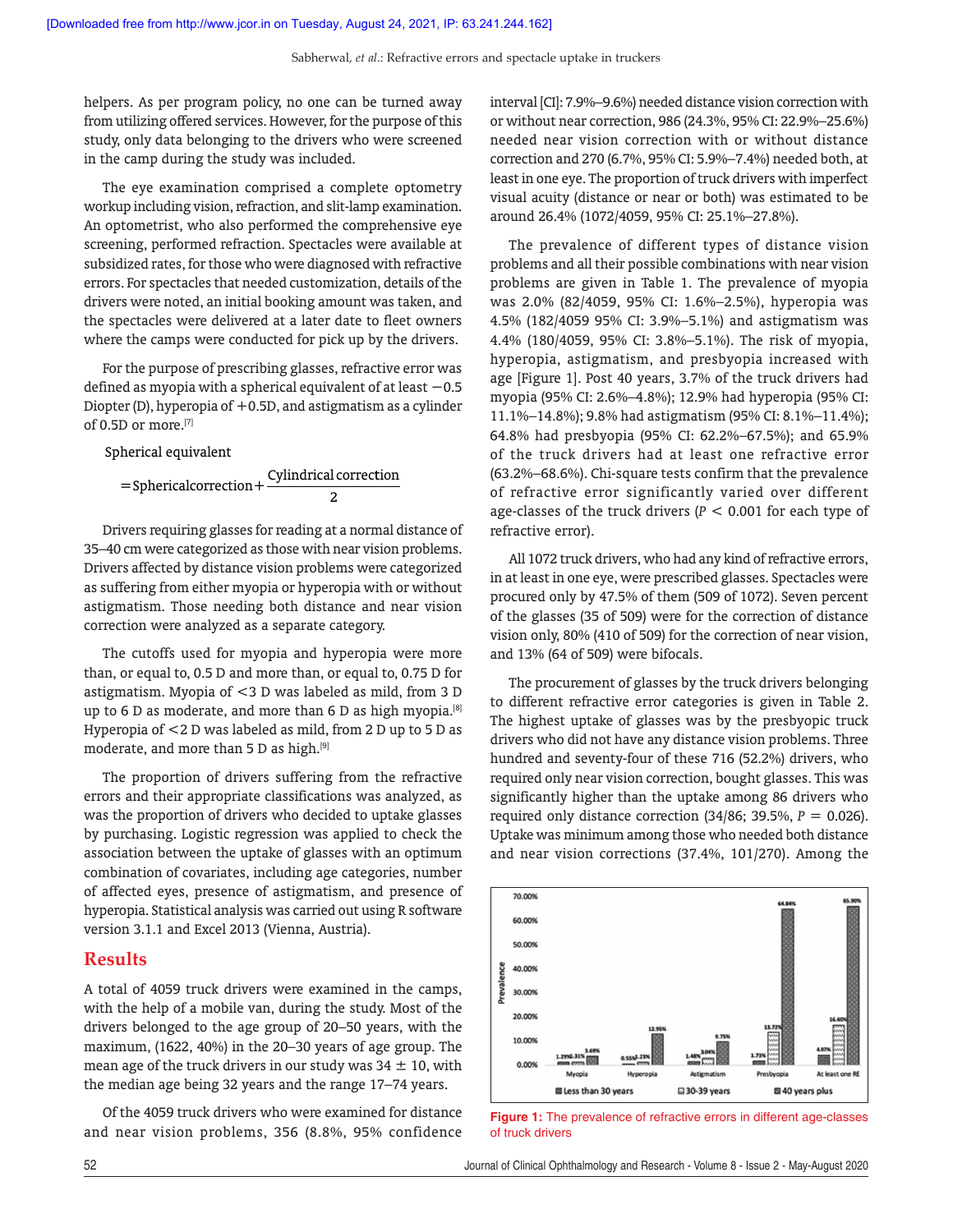#### Sabherwal, *et al*.: Refractive errors and spectacle uptake in truckers

| Table 1: The prevalence of different combinations of distance and near vision problems in truck drivers |                                |            |               |  |  |
|---------------------------------------------------------------------------------------------------------|--------------------------------|------------|---------------|--|--|
|                                                                                                         | <b>Number of truck drivers</b> | Percentage | 95% CI        |  |  |
| Myopia with or without astigmatism + presbyopia                                                         | 38                             | 0.94       | $0.64 - 1.23$ |  |  |
| Hyperopia with or without astigmatism + presbyopia                                                      | 176                            | 4.34       | $3.71 - 4.96$ |  |  |
| Myopia with or without astigmatism (no presbyopia)                                                      | 44                             | 1.08       | $0.77 - 1.4$  |  |  |
| Hyperopia with or without astigmatism (no presbyopia)                                                   | 6                              | 0.15       | $0.03 - 0.27$ |  |  |
| Presbyopia with or without distance vision                                                              | 986                            | 24.3       | 22.97-25.61   |  |  |
| Any refractive error at least in one eye                                                                | 1072                           | 26.4       | 25.05-27.77   |  |  |

CI: Confidence interval

| Table 2: Uptake of spectacles advised in truck drivers with different combinations of distance and near vision problems |  |
|-------------------------------------------------------------------------------------------------------------------------|--|
|-------------------------------------------------------------------------------------------------------------------------|--|

|                                                       | Number of truck drivers | Spectacle uptake numbers |             |                | Uptake of spectacles |             |
|-------------------------------------------------------|-------------------------|--------------------------|-------------|----------------|----------------------|-------------|
|                                                       | advised spectacles      | <b>Distance</b>          | <b>Near</b> | <b>Bifocal</b> | Total                | advised (%) |
| Myopia with or without astigmatism + presbyopia       | 38                      |                          | 2           | 12             | 15                   | 39.5        |
| Hyperopia with or without astigmatism $+$ presbyopia  | 176                     | 0                        | 26          | 40             | 66                   | 37.5        |
| Myopia with or without astigmatism (no presbyopia)    | 44                      | 19                       | 0           | $\Omega$       | 19                   | 43.2        |
| Hyperopia with or without astigmatism (no presbyopia) | 6                       | 0                        | 0           | $\Omega$       | 0                    | 0.00        |
| Astigmatism only (no presbyopia)                      | 36                      | 15                       | 0           | $\Omega$       | 15                   | 41.7        |
| Presbyopia with or without distance vision            | 986                     |                          | 410         | 64             | 475                  | 48.2        |
| Any refractive error at least in one eye              | 1072                    | 35                       | 410         | 64             | 509                  | 47.5        |
| Percentage                                            | 100                     |                          | 81          | 13             | 100                  |             |

past two groups (distance vision problems with and without presbyopia), the difference in uptake was not significantly significant  $(P = 0.723)$ . Of the 101 truck drivers who accepted glasses among those needing both distance and near vision corrections, 36 received glasses for near vision correction only; 64 received bifocals and one individual received glasses only for distance vision correction. Uptake of glasses among the myopic and hyperopic truck drivers were 41.5% (34/82) and 36.3% (66/182), respectively, and difference was not significantly significant  $(P = 0.4)$ .

Uptake of glasses varied significantly across different age‑classes(*P* < 0.05, Chi‑square). Only 18 (27.27%) out of the 66 drivers below 30 years of age diagnosed with refractive errors, accepted glasses. It varied between 41% and 52% in the upper age classes, with an average of 49% when all classes above 30 years are combined [Table 3]. The statistical test suggests that there is no significant variation among the uptake percentages within age-classes above 30 years old (*P* = 0.269, Chi‑square).

Truck drivers who had a refractive error in one eye were more likely to accept glasses compared to those who had refractive error in both eyes. Eighty percent (98/122) of those who had refractive errors only in one eye procured glasses, whereas the uptake from the other group, who had refractive error in both eyes, was only 43% (411/950). The difference was statistically significant (*P* < 0.001, *Z*‑test).

Acceptance of glasses by the truck drivers did not depend on the severity or magnitude of diopter. The uptake percentage of myopia, hyperopia, and presbyopia, combined, was 47.5% among those who needed mild correction, and 47.8% among those who needed moderate correction.

We found no association between myopia and uptake of glasses. The results of the logistic regression indicate that the uptake of spectacles was positively associated with age-classes, and negatively associated with number of affected eyes, presence of astigmatism, and presence of hyperopia. The results of the multiple logistic regression analysis conform to the findings of the univariate analysis [Table 4].

### **Discussion**

This study finds refractive error (including presbyopia) to be just over 26% in the 4059 truck drivers screened during the study. Spectacle uptake during this period was found to be only 47% of those prescribed with glasses.

While our north Indian study found the prevalence of refractive error to be 26.4% (25.0%–27.8%), another north Indian study conducted in Jammu and Kashmir found the prevalence of refractive error in truck drivers to be 17.1%.<sup>[10]</sup> Studies from south India, one conducted in Andhra Pradesh<sup>[11]</sup> and the other at the Chennai-Bengaluru highway<sup>[12]</sup> found the prevalence of refractive error to be 28.6% and a little over 31%, respectively, in truck drivers. A central Indian study from Chhattisgarh found refractive error to be prevalent in 18.8% of the truck drivers surveyed.<sup>[13]</sup> Thus, across India, or even regions, refractive error found in populations of truck drivers is not uniform and ranges from 17% to 31%.

Further, two of the referenced studies<sup>[12,13]</sup> do not segregate refractive error into near sightedness and farsightedness, but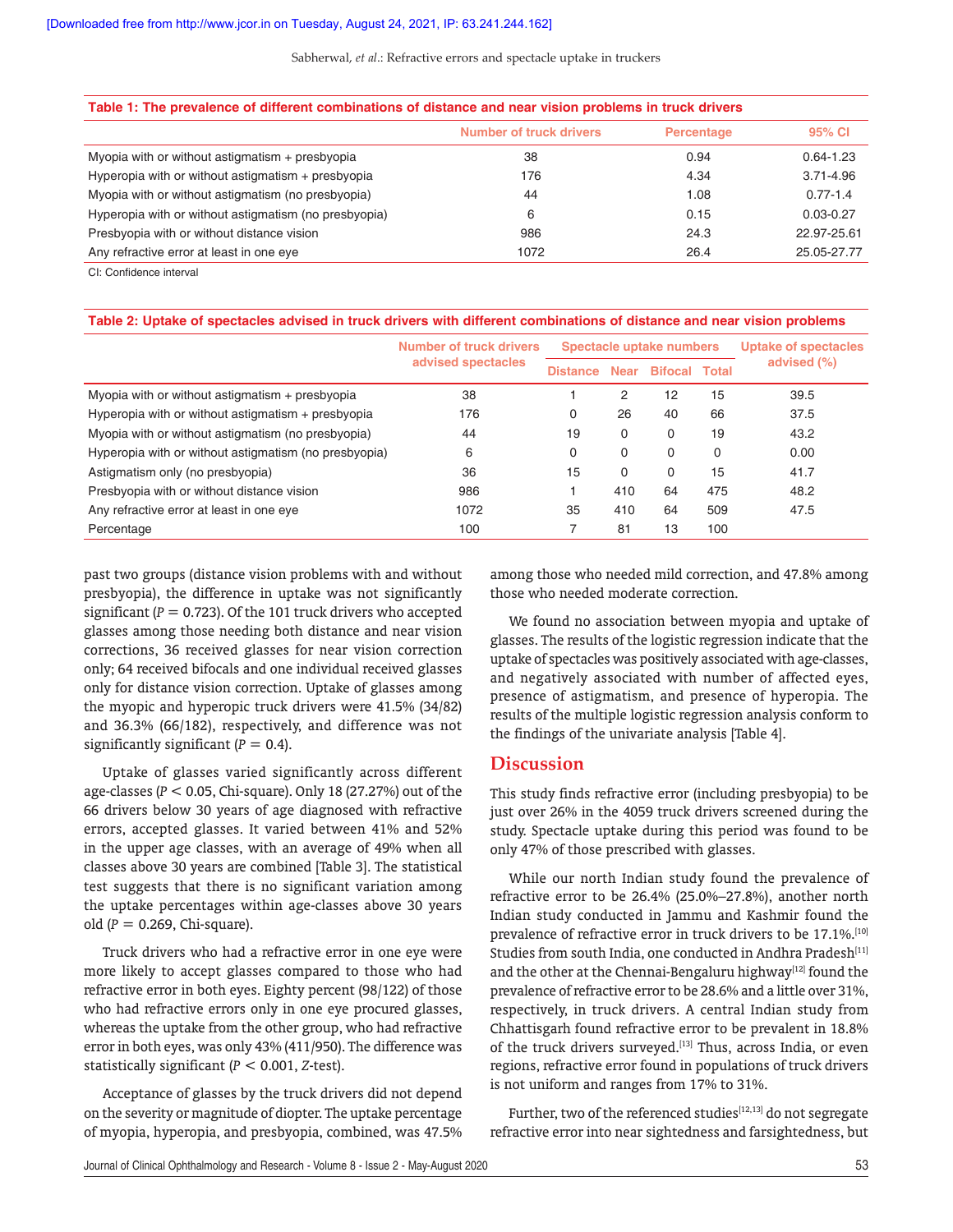Sabherwal, *et al*.: Refractive errors and spectacle uptake in truckers

| Table 3: Uptake of spectacles in different age-classes |                             |                          |                                                                       |                                                                                                    |  |  |
|--------------------------------------------------------|-----------------------------|--------------------------|-----------------------------------------------------------------------|----------------------------------------------------------------------------------------------------|--|--|
|                                                        | <b>Number</b><br>of drivers | Percentage<br>of drivers | Number and percentage of truck<br>drivers with a refractive error (%) | Number and percentages of truck drivers who had<br>a refractive error and purchased spectacles (%) |  |  |
| $<$ 30 years                                           | 1622                        | 40.00                    | 66 (4.07)                                                             | 18 (27.27)                                                                                         |  |  |
| 30-39 years                                            | 1217                        | 30.00                    | 202 (16.60)                                                           | 92 (45.54)                                                                                         |  |  |
| 40-49 years                                            | 830                         | 20.40                    | 555 (66.87)                                                           | 286 (51.53)                                                                                        |  |  |
| 50-59 years                                            | 336                         | 8.30                     | 222 (66.07)                                                           | 102 (45.95)                                                                                        |  |  |
| 60 years plus                                          | 54                          | 1.30                     | 27 (50.00)                                                            | 11 (40.74)                                                                                         |  |  |
| Total                                                  | 4059                        | 100                      | 1072 (26.41)                                                          | 509 (47.48)                                                                                        |  |  |

\*There was only one truck driver (17 year old) in the 15–20 years of age class and three in the 70–80 years of age class. Instead of showing separately, these two groups have been merged with their adjacent classes

| Table 4: Results of the logistic model |                  |                              |            |                        |  |
|----------------------------------------|------------------|------------------------------|------------|------------------------|--|
| <b>Covariates</b>                      | Coefficients (B) | <b>Level of significance</b> | OR (Exp B) | <b>Base category</b>   |  |
| Age 30-39 years                        | 0.697            | 0.034                        | 2.008      | Age below 30 years     |  |
| Age 40-49 years                        | 1.118            | 0.000                        | 3.060      |                        |  |
| Age 50 years and above                 | 1.020            | 0.002                        | 2.773      |                        |  |
| Number of affected eyes                | $-1.770$         | 0.000                        | 0.170      |                        |  |
| Presence of astigmatism                | $-0.480$         | 0.008                        | 0.619      | Absence of astigmatism |  |
| Presence of hyperopia                  | $-0.336$         | 0.063                        | 0.715      | Absence of hyperopia   |  |
| Constant                               | 2.441            | 0.000                        |            |                        |  |

OR: Odds ratio

our study finds prevalence of myopia, hypermetropia, and astigmatism to be 2.0%, 4.5%, and 4.4%, respectively. The other north Indian study reports figures where prevalence of myopia, hypermetropia, and astigmatism, calculated as per the formula in this study, are  $6.4\%$ ,  $8.6\%$ , and  $2.1\%$ , respectively,  $[10]$ while the south Indian study from Andhra Pradesh reports the respective prevalence as, 7.9%, 14.3%, and 6.4%.<sup>[11]</sup> Thus, trends in the prevalence of types of refractive error also do not follow any pattern, both when compared region-wise (north with north) or even across regions (north with south). However, there do exist some disparities in the methodologies of these studies, which could explain some of the differences in the figures. While the studies from Andhra Pradesh<sup>[10]</sup> and Jammu and Kashmir<sup>[11]</sup> exclude presbyopia from the calculation of the prevalence of refractive error, our study and the ones from the Chennai-Bengaluru highway<sup>[12]</sup> and Chhattisgarh,<sup>[13]</sup> include presbyopia. Moreover, the sample of drivers examined in our study was much more (4059) than that in the referenced studies, most of which examined 140-150 drivers, [10-12] apart from the central Indian study which examined over a thousand truck drivers.[13]

Apart from the low acceptance of glasses among the truck drivers(47%), our study also observes that young truck drivers are less keen to use glasses. More than half of the drivers who were prescribed glasses for distance vision had power <1 D. This may have constituted a reason for the relatively low uptake of spectacles, as the drivers may not have felt any need for the corrective glasses. It is also supported by two other findings of the study. One, older truck drivers who were suffering from presbyopia were more likely to accept glasses,

as near vision problems affect quality of life and are easily identifiable. Two, the rate of acceptance was 80% among those who had problems in one eye, whereas it was only 43% among those with bilateral diagnoses. This is so, as problems in one eye, can easily be detected by them, through comparisons with the better eye, on their own.

The uptake of spectacles was low in those needing distance and near correction as well as in truckers with astigmatism in distance correction. This could be attributed to nonavailability of readymade spectacles<sup>[14-16]</sup> as corrective glasses for near vision were more readily available than corrective glasses for distance vision and bifocals. However, two of the studies referenced provided spectacles to the surveyed populations free of charge,<sup>[14,16]</sup> contributing to the high uptake, while our study only provided spectacles for purchase, albeit at a subsidized rate.

To the best of our knowledge, no other study has been done in India, regarding spectacle uptake by truck drivers. Nevertheless, existing literature has a few studies discussing spectacle compliance among truck drivers in India. A descriptive interview from Odisha reports that 92.3% of the respondents replied in the negative about their usage of recommended glasses.[17]

A major limitation of this study was that not all the advised glasses for distance vision and bifocals could have been made readily available at the campsite, thus, uptake may have been affected by that. In addition, information regarding the region of India the truck drivers hail from is not available, making regional comparisons difficult for this mobile population.